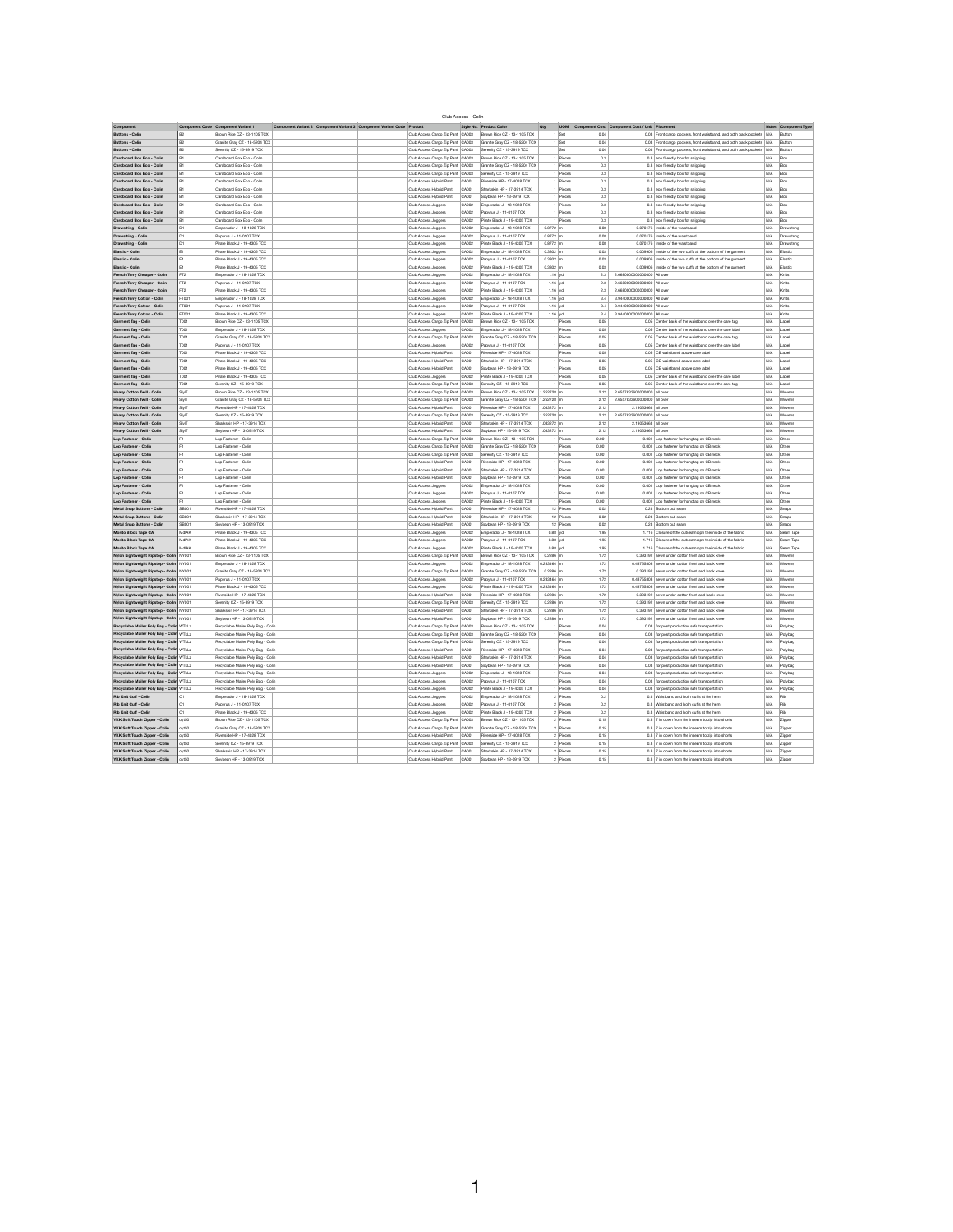| <b>Status</b>        | <b>Supplier</b>                                      | Content (Fiber Content) Fabric Width Weight (GSM) Finishes      |     |                                                                  | <b>Dye Method Size</b> |                            | <b>COO</b> |                 | AM375 - Team Number AM475 - Student Name AM375 - Student Name AM375 - Team # AM 375 - Student Name AM475 ONLY - Student Name AM 380 Student Name Factory |                 |                           |        | Main Fabric New/Carryover |
|----------------------|------------------------------------------------------|-----------------------------------------------------------------|-----|------------------------------------------------------------------|------------------------|----------------------------|------------|-----------------|----------------------------------------------------------------------------------------------------------------------------------------------------------|-----------------|---------------------------|--------|---------------------------|
|                      | In Development   To Be Determined   Zinc Alloy       |                                                                 |     | Custom logo engraved                                             | N/A                    | $18 \text{ mm}$            | Vietnam    | Colin Humphreys |                                                                                                                                                          | Colin Humphreys | To Be Determined          | Cotton | New Style                 |
|                      | In Development   To Be Determined   Zinc Alloy       |                                                                 |     | Custom logo engraved                                             | N/A                    | $18 \text{ mm}$            | Vietnam    | Colin Humphreys |                                                                                                                                                          | Colin Humphreys | To Be Determined          | Cotton | New Style                 |
|                      | In Development   To Be Determined   Zinc Alloy       |                                                                 |     | Custom logo engraved                                             | N/A                    | $18 \text{ mm}$            | Vietnam    | Colin Humphreys |                                                                                                                                                          | Colin Humphreys | To Be Determined   Cotton |        | New Style                 |
|                      | In Development   To Be Determined   N/A              |                                                                 |     | N/A                                                              | N/A                    | $14 \times 12$             | Vietnam    | Colin Humphreys |                                                                                                                                                          | Colin Humphreys | To Be Determined   Cotton |        | New Style                 |
|                      | In Development   To Be Determined   N/A              |                                                                 |     | N/A                                                              | N/A                    | $14 \times 12$             | Vietnam    | Colin Humphreys |                                                                                                                                                          | Colin Humphreys | To Be Determined   Cotton |        | New Style                 |
|                      | In Development   To Be Determined   N/A              |                                                                 |     | N/A                                                              | N/A                    | 14 x 12                    | Vietnam    | Colin Humphreys |                                                                                                                                                          | Colin Humphreys | To Be Determined   Cotton |        | New Style                 |
|                      | In Development   To Be Determined   N/A              |                                                                 |     | N/A                                                              | N/A                    | $14 \times 12$             | Vietnam    | Colin Humphreys |                                                                                                                                                          | Colin Humphreys | To Be Determined   Cotton |        | New Style                 |
|                      | In Development   To Be Determined   N/A              |                                                                 |     | N/A                                                              | N/A                    | $14 \times 12$             | Vietnam    | Colin Humphreys |                                                                                                                                                          | Colin Humphreys | To Be Determined   Cotton |        | New Style                 |
|                      | In Development   To Be Determined   N/A              |                                                                 |     | N/A                                                              | N/A                    | 14 x 12                    | Vietnam    | Colin Humphreys |                                                                                                                                                          | Colin Humphreys | To Be Determined   Cotton |        | New Style                 |
|                      | In Development   To Be Determined   N/A              |                                                                 |     | N/A                                                              | N/A                    | $14 \times 12$             | Vietnam    | Colin Humphreys |                                                                                                                                                          | Colin Humphreys | To Be Determined   Cotton |        | New Style                 |
|                      |                                                      |                                                                 |     |                                                                  |                        |                            |            |                 |                                                                                                                                                          |                 | To Be Determined   Cotton |        |                           |
|                      | In Development   To Be Determined   N/A              |                                                                 |     | N/A                                                              | N/A                    | 14 x 12                    | Vietnam    | Colin Humphreys |                                                                                                                                                          | Colin Humphreys |                           |        | New Style                 |
|                      | In Development   To Be Determined   N/A              |                                                                 |     | N/A                                                              | N/A                    | 14 x 12                    | Vietnam    | Colin Humphreys |                                                                                                                                                          | Colin Humphreys | To Be Determined   Cotton |        | New Style                 |
|                      |                                                      | In Development   To Be Determined   Polyester & Metal           |     | N/A                                                              | N/A                    | $6 \text{ mm}$             | Vietnam    | Colin Humphreys |                                                                                                                                                          | Colin Humphreys | To Be Determined   Cotton |        | New Style                 |
|                      |                                                      | In Development   To Be Determined   Polyester & Metal           |     | N/A                                                              | N/A                    | $6 \text{ mm}$             | Vietnam    | Colin Humphreys |                                                                                                                                                          | Colin Humphreys | To Be Determined   Cotton |        | New Style                 |
|                      |                                                      | In Development   To Be Determined   Polyester & Metal           |     | N/A                                                              | N/A                    | $6 \text{ mm}$             | Vietnam    | Colin Humphreys |                                                                                                                                                          | Colin Humphreys | To Be Determined   Cotton |        | New Style                 |
|                      | In Development   To Be Determined   Polyester/Cotton |                                                                 |     | N/A                                                              | N/A                    | 0.7 mn                     | Vietnam    | Colin Humphreys |                                                                                                                                                          | Colin Humphreys | To Be Determined   Cotton |        | New Style                 |
|                      | In Development   To Be Determined   Polyester/Cotton |                                                                 |     | N/A                                                              | N/A                    | 0.7 mn                     | Vietnam    | Colin Humphreys |                                                                                                                                                          | Colin Humphreys | To Be Determined   Cotton |        | New Style                 |
|                      | In Development   To Be Determined   Polyester/Cotton |                                                                 |     | N/A                                                              | N/A                    | $0.7$ mn                   | Vietnam    | Colin Humphreys |                                                                                                                                                          | Colin Humphreys | To Be Determined   Cotton |        | New Style                 |
|                      | In Development   To Be Determined   100% Cotton      |                                                                 | 60" | 230 Shrink resist/ anti-microbial                                | Piece Dyed             |                            | Vietnam    | Colin Humphreys |                                                                                                                                                          | Colin Humphreys | To Be Determined   Cotton |        | New Style                 |
|                      | In Development   To Be Determined   100% Cotton      |                                                                 | 60" | 230 Shrink resist/ anti-microbial                                | Piece Dyed             |                            | Vietnam    | Colin Humphreys |                                                                                                                                                          | Colin Humphreys | To Be Determined   Cotton |        | New Style                 |
|                      | In Development   To Be Determined   100% Cotton      |                                                                 | 60" | 230 Shrink resist/ anti-microbial                                | Piece Dyed             |                            | Vietnam    | Colin Humphreys |                                                                                                                                                          | Colin Humphreys | To Be Determined          | Cotton | New Style                 |
|                      | In Development   To Be Determined   100% Cotton      |                                                                 | 60" | 285   Stain repellant, wrinkle resist, double faced   Piece Dyed |                        |                            | Vietnam    | Colin Humphreys |                                                                                                                                                          | Colin Humphreys | To Be Determined Cotton   |        | New Style                 |
|                      | In Development   To Be Determined   100% Cotton      |                                                                 | 60" | 285 Stain repellant, wrinkle resist, double faced Piece Dyed     |                        |                            | Vietnam    | Colin Humphreys |                                                                                                                                                          | Colin Humphreys | To Be Determined   Cotton |        | New Style                 |
|                      | In Development   To Be Determined   100% Cotton      |                                                                 | 60" | 285   Stain repellant, wrinkle resist, double faced   Piece Dyed |                        |                            | Vietnam    | Colin Humphreys |                                                                                                                                                          | Colin Humphreys | To Be Determined   Cotton |        | New Style                 |
|                      | In Development   To Be Determined   Cloth            |                                                                 |     | straight cut                                                     | N/A                    | $.5 \times 1.5$ in Vietnam |            | Colin Humphreys |                                                                                                                                                          | Colin Humphreys | To Be Determined   Cotton |        | New Style                 |
|                      | In Development   To Be Determined   Cloth            |                                                                 |     | straight cut                                                     | N/A                    | $.5 \times 1.5$ in Vietnam |            | Colin Humphreys |                                                                                                                                                          | Colin Humphreys | To Be Determined   Cotton |        | New Style                 |
|                      | In Development   To Be Determined   Cloth            |                                                                 |     | straight cut                                                     | N/A                    | $.5 \times 1.5$ in Vietnam |            | Colin Humphreys |                                                                                                                                                          | Colin Humphreys | To Be Determined   Cotton |        | New Style                 |
|                      | In Development   To Be Determined   Cloth            |                                                                 |     | straight cut                                                     | N/A                    | $.5 \times 1.5$ in Vietnam |            | Colin Humphreys |                                                                                                                                                          | Colin Humphreys | To Be Determined   Cotton |        | New Style                 |
|                      | In Development   To Be Determined   Cloth            |                                                                 |     | straight cut                                                     | N/A                    | $.5 \times 1.5$ in Vietnam |            | Colin Humphreys |                                                                                                                                                          | Colin Humphreys | To Be Determined   Cotton |        | New Style                 |
|                      | In Development   To Be Determined   Cloth            |                                                                 |     | straight cut                                                     | N/A                    | $.5 \times 1.5$ in Vietnam |            | Colin Humphreys |                                                                                                                                                          | Colin Humphreys | To Be Determined   Cotton |        | New Style                 |
|                      | In Development   To Be Determined   Cloth            |                                                                 |     | straight cut                                                     | N/A                    | $.5 \times 1.5$ in Vietnam |            | Colin Humphreys |                                                                                                                                                          | Colin Humphreys | To Be Determined   Cotton |        | New Style                 |
|                      | In Development   To Be Determined   Cloth            |                                                                 |     | straight cut                                                     | N/A                    | $.5 \times 1.5$ in Vietnam |            | Colin Humphreys |                                                                                                                                                          | Colin Humphreys | To Be Determined   Cotton |        | New Style                 |
|                      | In Development   To Be Determined   Cloth            |                                                                 |     | straight cut                                                     | N/A                    | $.5 \times 1.5$ in Vietnam |            | Colin Humphreys |                                                                                                                                                          | Colin Humphreys | To Be Determined   Cotton |        | New Style                 |
|                      |                                                      | In Development   To Be Determined   98% Cotton 2% Spandex   56" |     | 255                                                              | Piece Dyed             |                            | Vietnam    | Colin Humphreys |                                                                                                                                                          | Colin Humphreys | To Be Determined   Cotton |        | New Style                 |
|                      |                                                      | In Development   To Be Determined   98% Cotton 2% Spandex   56" |     | 255                                                              | Piece Dyed             |                            | Vietnam    | Colin Humphreys |                                                                                                                                                          | Colin Humphreys | To Be Determined   Cotton |        | New Style                 |
|                      |                                                      | In Development   To Be Determined   98% Cotton 2% Spandex   56" |     | 255                                                              | Piece Dyed             |                            | Vietnam    | Colin Humphreys |                                                                                                                                                          | Colin Humphreys | To Be Determined   Cotton |        | New Style                 |
|                      |                                                      |                                                                 |     | 255                                                              |                        |                            | Vietnam    |                 |                                                                                                                                                          |                 |                           |        | New Style                 |
|                      |                                                      | In Development   To Be Determined   98% Cotton 2% Spandex   56" |     |                                                                  | Piece Dyed             |                            |            | Colin Humphreys |                                                                                                                                                          | Colin Humphreys | To Be Determined   Cotton |        |                           |
|                      |                                                      | In Development   To Be Determined   98% Cotton 2% Spandex   56" |     | 255                                                              | Piece Dyed             |                            | Vietnam    | Colin Humphreys |                                                                                                                                                          | Colin Humphreys | To Be Determined   Cotton |        | New Style                 |
|                      |                                                      | In Development   To Be Determined   98% Cotton 2% Spandex   56" |     | 255                                                              | Piece Dyed             |                            | Vietnam    | Colin Humphreys |                                                                                                                                                          | Colin Humphreys | To Be Determined   Cotton |        | New Style                 |
|                      | In Development   To Be Determined   Plastic          |                                                                 |     | N/A                                                              | N/A                    | $2.5$ in                   | Vietnam    | Colin Humphreys |                                                                                                                                                          | Colin Humphreys | To Be Determined   Cotton |        | New Style                 |
|                      | In Development   To Be Determined   Plastic          |                                                                 |     | N/A                                                              | N/A                    | $2.5$ in                   | Vietnam    | Colin Humphreys |                                                                                                                                                          | Colin Humphreys | To Be Determined   Cotton |        | New Style                 |
|                      | In Development   To Be Determined   Plastic          |                                                                 |     | N/A                                                              | N/A                    | $2.5$ in                   | Vietnam    | Colin Humphreys |                                                                                                                                                          | Colin Humphreys | To Be Determined   Cotton |        | New Style                 |
|                      | In Development   To Be Determined   Plastic          |                                                                 |     | N/A                                                              | N/A                    | $2.5$ in                   | Vietnam    | Colin Humphreys |                                                                                                                                                          | Colin Humphreys | To Be Determined   Cotton |        | New Style                 |
|                      | In Development   To Be Determined   Plastic          |                                                                 |     | N/A                                                              | N/A                    | 2.5 in                     | Vietnam    | Colin Humphreys |                                                                                                                                                          | Colin Humphreys | To Be Determined   Cotton |        | New Style                 |
|                      | In Development   To Be Determined   Plastic          |                                                                 |     | N/A                                                              | N/A                    | $2.5$ in                   | Vietnam    | Colin Humphreys |                                                                                                                                                          | Colin Humphreys | To Be Determined   Cotton |        | New Style                 |
|                      | In Development   To Be Determined   Plastic          |                                                                 |     | N/A                                                              | N/A                    | $2.5$ in                   | Vietnam    | Colin Humphreys |                                                                                                                                                          | Colin Humphreys | To Be Determined   Cotton |        | New Style                 |
|                      | In Development   To Be Determined   Plastic          |                                                                 |     | N/A                                                              | N/A                    | $\vert$ 2.5 in             | Vietnam    | Colin Humphreys |                                                                                                                                                          | Colin Humphreys | To Be Determined   Cotton |        | New Style                 |
|                      | In Development   To Be Determined   Plastic          |                                                                 |     | N/A                                                              | N/A                    | 2.5 in                     | Vietnam    | Colin Humphreys |                                                                                                                                                          | Colin Humphreys | To Be Determined   Cotton |        | New Style                 |
|                      | In Development   To Be Determined   Metal            |                                                                 |     | <b>Powder Coated DTM</b>                                         | N/A                    | $15 \text{ mm}$            | Vietnam    | Colin Humphreys |                                                                                                                                                          | Colin Humphreys | To Be Determined   Cotton |        | New Style                 |
|                      | In Development   To Be Determined   Metal            |                                                                 |     | <b>Powder Coated DTM</b>                                         | N/A                    | $15 \text{ mm}$            | Vietnam    | Colin Humphreys |                                                                                                                                                          | Colin Humphreys | To Be Determined   Cotton |        | New Style                 |
|                      | In Development   To Be Determined   Metal            |                                                                 |     | Powder Coated DTM                                                | N/A                    | $15 \text{ mm}$            | Vietnam    | Colin Humphreys |                                                                                                                                                          | Colin Humphreys | To Be Determined   Cotton |        | New Style                 |
|                      | In Development   To Be Determined   Polyester        |                                                                 |     | 409   OKEO-TEX                                                   | N/A                    | 21 mm                      | Vietnam    | Colin Humphreys |                                                                                                                                                          | Colin Humphreys | To Be Determined   Cotton |        | New Style                 |
|                      | In Development   To Be Determined   Polyester        |                                                                 |     | 409 OKEO-TEX                                                     | N/A                    | 21 mm                      | Vietnam    | Colin Humphreys |                                                                                                                                                          | Colin Humphreys | To Be Determined   Cotton |        | New Style                 |
|                      | In Development   To Be Determined   Polyester        |                                                                 |     | 409 OKEO-TEX                                                     | N/A                    | 21 mm                      | Vietnam    | Colin Humphreys |                                                                                                                                                          | Colin Humphreys | To Be Determined   Cotton |        | New Style                 |
|                      | In Development   To Be Determined   100% Nylon       |                                                                 | 58" | 86 Silicone coated                                               | Piece Dyed             |                            | Vietnam    | Colin Humphreys |                                                                                                                                                          | Colin Humphreys | To Be Determined   Cotton |        | New Style                 |
|                      | In Development   To Be Determined   100% Nylon       |                                                                 | 58" | 86 Silicone coated                                               | Piece Dyed             |                            | Vietnam    | Colin Humphreys |                                                                                                                                                          | Colin Humphreys | To Be Determined   Cotton |        | New Style                 |
|                      | In Development   To Be Determined   100% Nylon       |                                                                 | 58" | 86 Silicone coated                                               | Piece Dyed             |                            | Vietnam    | Colin Humphreys |                                                                                                                                                          | Colin Humphreys | To Be Determined   Cotton |        | New Style                 |
|                      | In Development   To Be Determined   100% Nylon       |                                                                 | 58" | 86 Silicone coated                                               | Piece Dyed             |                            | Vietnam    | Colin Humphreys |                                                                                                                                                          | Colin Humphreys | To Be Determined   Cotton |        | New Style                 |
|                      | In Development   To Be Determined   100% Nylon       |                                                                 | 58" | 86 Silicone coated                                               | Piece Dyed             |                            | Vietnam    | Colin Humphreys |                                                                                                                                                          | Colin Humphreys | To Be Determined   Cotton |        | New Style                 |
|                      | In Development   To Be Determined   100% Nylon       |                                                                 | 58" | 86 Silicone coated                                               | Piece Dyed             |                            | Vietnam    | Colin Humphreys |                                                                                                                                                          | Colin Humphreys | To Be Determined   Cotton |        | New Style                 |
|                      | In Development   To Be Determined   100% Nylon       |                                                                 | 58" | 86 Silicone coated                                               | Piece Dyed             |                            | Vietnam    | Colin Humphreys |                                                                                                                                                          | Colin Humphreys | To Be Determined   Cotton |        | New Style                 |
|                      | In Development   To Be Determined   100% Nylon       |                                                                 | 58" | 86 Silicone coated                                               | Piece Dyed             |                            | Vietnam    | Colin Humphreys |                                                                                                                                                          | Colin Humphreys | To Be Determined   Cotton |        | New Style                 |
|                      | In Development   To Be Determined   100% Nylon       |                                                                 | 58" | 86 Silicone coated                                               | Piece Dyed             |                            | Vietnam    | Colin Humphreys |                                                                                                                                                          | Colin Humphreys | To Be Determined   Cotton |        | New Style                 |
|                      | In Development   To Be Determined   Polyethaline     |                                                                 |     | N/A                                                              | N/A                    | 28 x 28 cm Vietnam         |            | Colin Humphreys |                                                                                                                                                          | Colin Humphreys | To Be Determined   Cotton |        | New Style                 |
|                      | In Development   To Be Determined   Polyethaline     |                                                                 |     | N/A                                                              | N/A                    | 28 x 28 cm Vietnam         |            | Colin Humphreys |                                                                                                                                                          | Colin Humphreys | To Be Determined   Cotton |        | New Style                 |
|                      |                                                      |                                                                 |     |                                                                  |                        |                            |            |                 |                                                                                                                                                          |                 |                           |        |                           |
|                      | In Development   To Be Determined   Polyethaline     |                                                                 |     | N/A                                                              | N/A                    | 28 x 28 cm Vietnam         |            | Colin Humphreys |                                                                                                                                                          | Colin Humphreys | To Be Determined   Cotton |        | New Style                 |
|                      | In Development   To Be Determined   Polyethaline     |                                                                 |     | N/A                                                              | N/A                    | 28 x 28 cm Vietnam         |            | Colin Humphreys |                                                                                                                                                          | Colin Humphreys | To Be Determined   Cotton |        | New Style                 |
|                      | In Development   To Be Determined   Polyethaline     |                                                                 |     | N/A                                                              | N/A                    | 28 x 28 cm Vietnam         |            | Colin Humphreys |                                                                                                                                                          | Colin Humphreys | To Be Determined   Cotton |        | New Style                 |
|                      | In Development   To Be Determined   Polyethaline     |                                                                 |     | N/A                                                              | N/A                    | 28 x 28 cm Vietnam         |            | Colin Humphreys |                                                                                                                                                          | Colin Humphreys | To Be Determined   Cotton |        | New Style                 |
|                      | In Development   To Be Determined   Polyethaline     |                                                                 |     | N/A                                                              | N/A                    | 28 x 28 cm Vietnam         |            | Colin Humphreys |                                                                                                                                                          | Colin Humphreys | To Be Determined   Cotton |        | New Style                 |
|                      | In Development   To Be Determined   Polyethaline     |                                                                 |     | N/A                                                              | N/A                    | 28 x 28 cm Vietnam         |            | Colin Humphreys |                                                                                                                                                          | Colin Humphreys | To Be Determined   Cotton |        | New Style                 |
|                      | In Development   To Be Determined   Polyethaline     |                                                                 |     | N/A                                                              | N/A                    | 28 x 28 cm Vietnam         |            | Colin Humphreys |                                                                                                                                                          | Colin Humphreys | To Be Determined   Cotton |        | New Style                 |
|                      |                                                      | In Development   To Be Determined   95% Cotton 5% Spandex       |     | 650 N/A                                                          | Piece Dyed             | 120 x 16 c Vietnam         |            | Colin Humphreys |                                                                                                                                                          | Colin Humphreys | To Be Determined   Cotton |        | New Style                 |
|                      |                                                      | In Development   To Be Determined   95% Cotton 5% Spandex       |     | 650 N/A                                                          | Piece Dyed             | 120 x 16 c Vietnam         |            | Colin Humphreys |                                                                                                                                                          | Colin Humphreys | To Be Determined   Cotton |        | New Style                 |
|                      |                                                      | In Development   To Be Determined   95% Cotton 5% Spandex       |     | 650 N/A                                                          | Piece Dyed             | 120 x 16 c Vietnam         |            | Colin Humphreys |                                                                                                                                                          | Colin Humphreys | To Be Determined   Cotton |        | New Style                 |
| In Development   YKK |                                                      | Nylon                                                           |     | N/A                                                              | N/A                    |                            | 5 Vietnam  | Colin Humphreys |                                                                                                                                                          | Colin Humphreys | To Be Determined   Cotton |        | New Style                 |
| In Development   YKK |                                                      | Nylon                                                           |     | N/A                                                              | N/A                    |                            | 5 Vietnam  | Colin Humphreys |                                                                                                                                                          | Colin Humphreys | To Be Determined   Cotton |        | New Style                 |
| In Development   YKK |                                                      | Nylon                                                           |     | N/A                                                              | N/A                    |                            | 5 Vietnam  | Colin Humphreys |                                                                                                                                                          | Colin Humphreys | To Be Determined   Cotton |        | New Style                 |
| In Development   YKK |                                                      | Nylon                                                           |     | N/A                                                              | N/A                    |                            | 5 Vietnam  | Colin Humphreys |                                                                                                                                                          | Colin Humphreys | To Be Determined   Cotton |        | New Style                 |
| In Development   YKK |                                                      | Nylon                                                           |     | N/A                                                              | N/A                    |                            | 5 Vietnam  | Colin Humphreys |                                                                                                                                                          | Colin Humphreys | To Be Determined   Cotton |        | New Style                 |
| In Development   YKK |                                                      | Nylon                                                           |     | N/A                                                              | N/A                    |                            | 5 Vietnam  | Colin Humphreys |                                                                                                                                                          | Colin Humphreys | To Be Determined   Cotton |        | New Style                 |

2